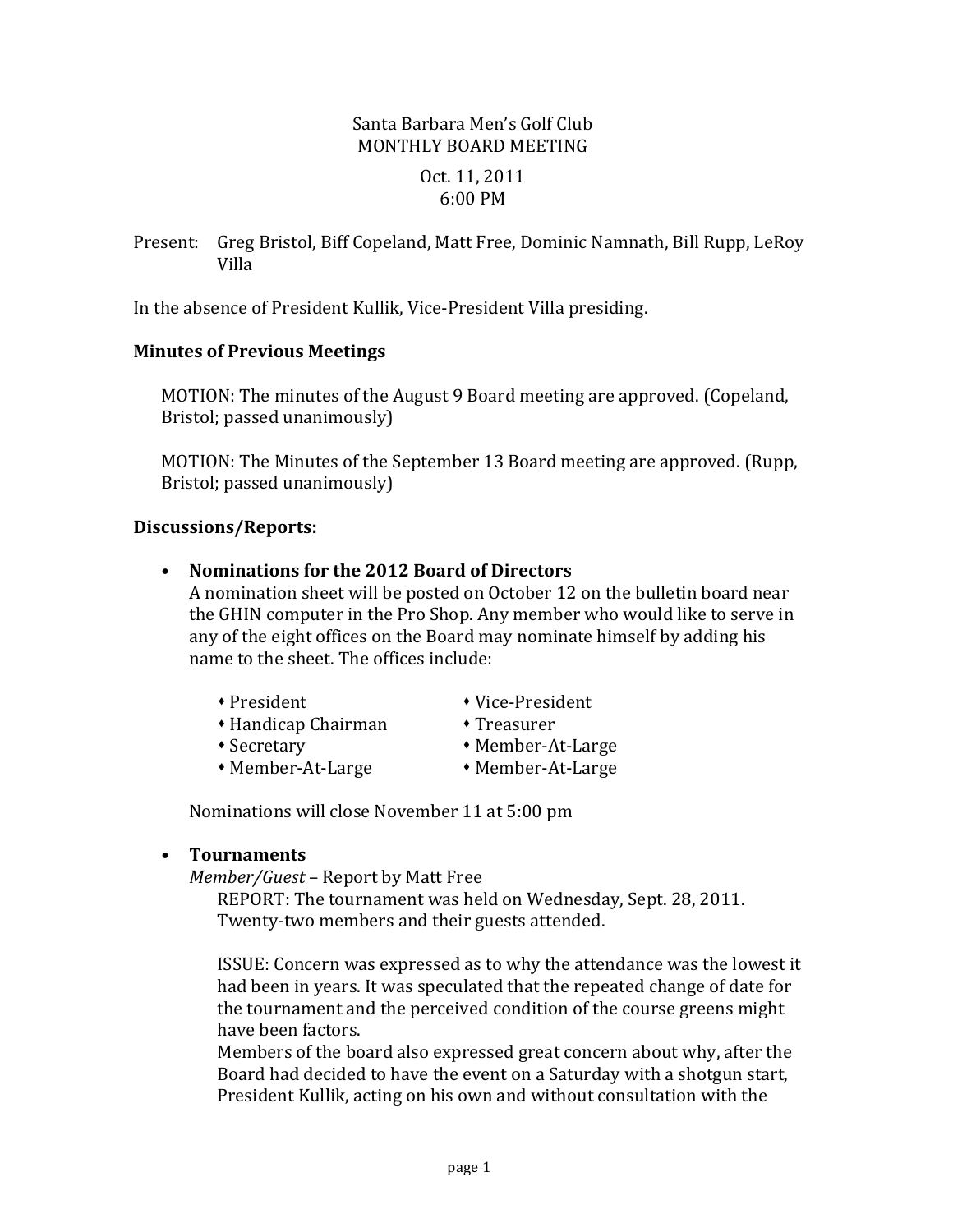Board, changed the date to a Wednesday and did not schedule a shotgun start. It was pointed out that the staggered start did not allow the entire field to enjoy the post-round meal together. Further, the Wednesday midday time may have kept a number of working members from participating. Finally, the Board expressed a desire to set the date early for next year possibly in late March before green punching – and keep the date without change.

#### *Turkey Shoot* – Report by LeRoy Villa

ISSUE: What should be the value of the gift certificates that are awarded?

MOTION: Certificates valuing \$40.00 should be awarded to winners of each flight and \$25. to others placing in the flights. (Free, Copeland; passed unanimously)

ISSUE: What kinds of gift certificates should be awarded?

MOTION:  $1^{st}$  choice is bank gift cards IF there is no activation or other fee attached.  $2<sup>nd</sup>$  choice is Gelson's gift cards. The cost/availability of bank gift cards will be explored by Namnath. (Free, Rupp, passed unanimously)

ISSUE: Should the Club purchase Hole-in-One insurance at a cost of  $+$ - $$175.00$  for the event?

MOTION: Yes, it should. (Bristol, Free; passed unanimously)

### *President's Cup* – Report by Matt Free

REPORT: The participation was less than anticipated, but enthusiasm is high among those involved. It was speculated that many members do not know of or appreciate the nature of match-play competition nor do they understand that they have a full week in which each match can be scheduled. The desire was also expressed that members of the Club's Team participate in the Cup competition, perhaps as condition of their participation in Team Play.

ISSUE: In future events, during any competition, should the players' handicaps be based on their current GHIN Handicap or 80% of their LI? MOTION: To be taken up at a future meeting

ISSUE: In future events, should the brackets be formed with the lowest handicap players at the top and range to the highest at the bottom or should players be distributed within the brackets according to their handicaps so that the lowest and second lowest are at the top and bottom of the brackets respectively?

MOTION: To be taken up at a future meeting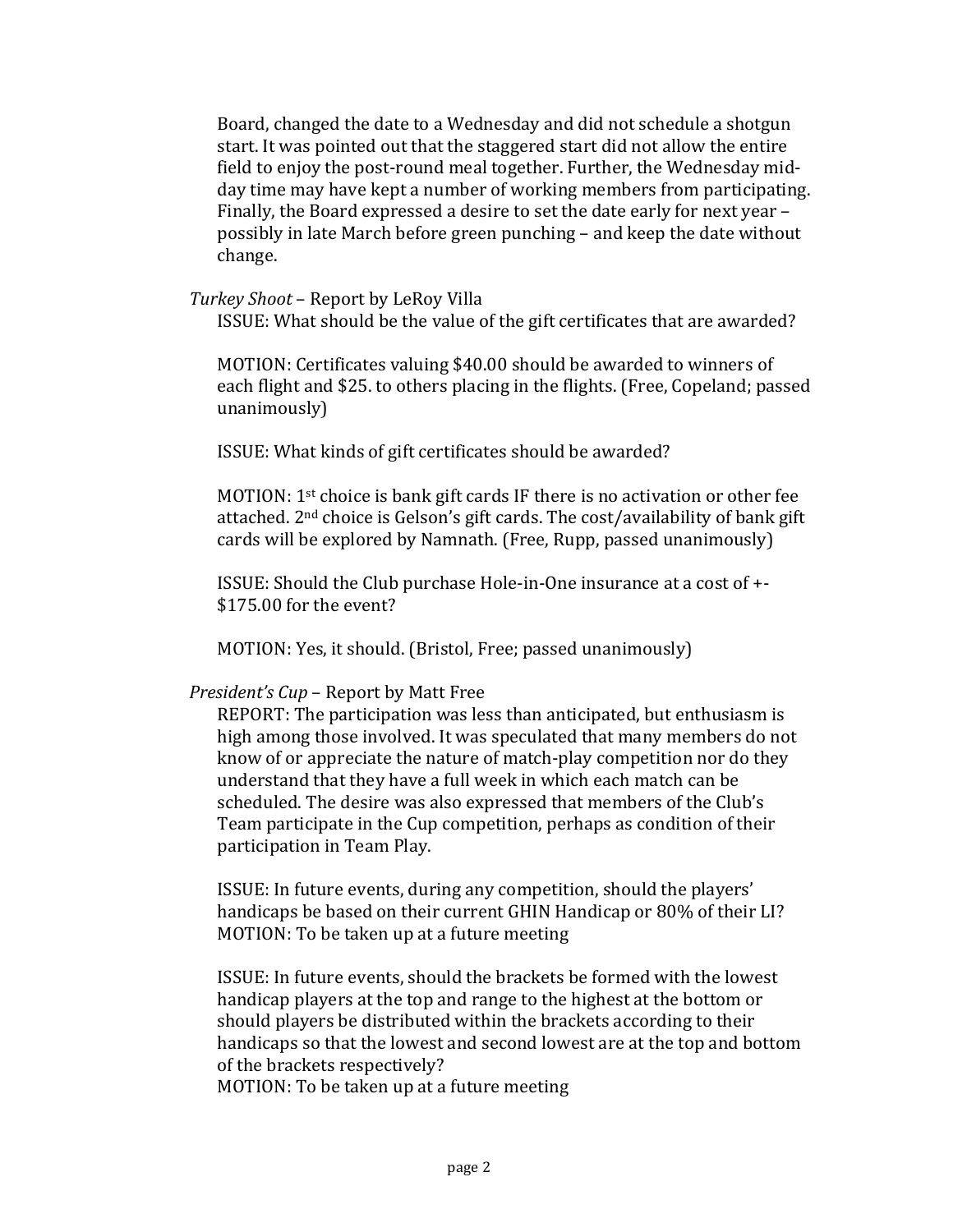ISSUE: In future events, should the scores in each competition be entered into the GHIN system as "Tournament" scores? MOTION: To be taken up at a future meeting

#### • **Membership**

#### *Membership Renewal*

ISSUE: What will be the cost of membership in the club next year?

MOTION: The annual dues, if paid on time, will be \$85.00 per year, the same as last year. The deadline for payment at this rate will be December 29, 2011. (Rupp, Copeland; passed unanimously)

#### *Annual Membership Meeting*

ISSUE: How can we make the Annual Membership Meeting a success this year?

MOTION: The meeting will be scheduled for Jan. 7, 2012 at 1:30 pm. The menu for the dinner will offer a choice of Prime Rib or Salmon at a cost to the Club of \$32.00 per meal. To encourage attendance, tickets will be sold to members at a rate of \$25.00 for two people and \$15.00 for an individual. The difference will be made up from the Club treasury. (Free, Copeland: passed unanimous)

MOTION: Each member of the Board of Directors will be responsible for selling eight tickets to the Annual Membership Meeting. He will pay for any tickets that he doesn't sell. (Free, Copeland, passed 3 in favor, 2 opposed)

MOTION: Each member of the Board of Directors will contribute \$50 in script to support raffle prizes at the Annual Meeting. Free, Bristol; passed 3 in favor, 1 opposed)

### *Membership/Handicap* – Report by Bill Rupp

- John Leonard, worked for the Daily Sound and was a member of the club, recently passed away.
- One new member (no prior club affiliation) gives us 340 members.
- Attached is money winning list for Monday (three first time winners) and Sunday (five first time winners) through September.
- Attached is Knuth points list through September. No member as a result of the September tournaments met the threshold for Monday or Sunday.
- Attached is short memo re current members who were members in October 2004 (134), and a list of those members with a lower handicap index in October 2011 vs. October 2004.
- New business: annual renewal and 2012 member fee / deadlines for renewal.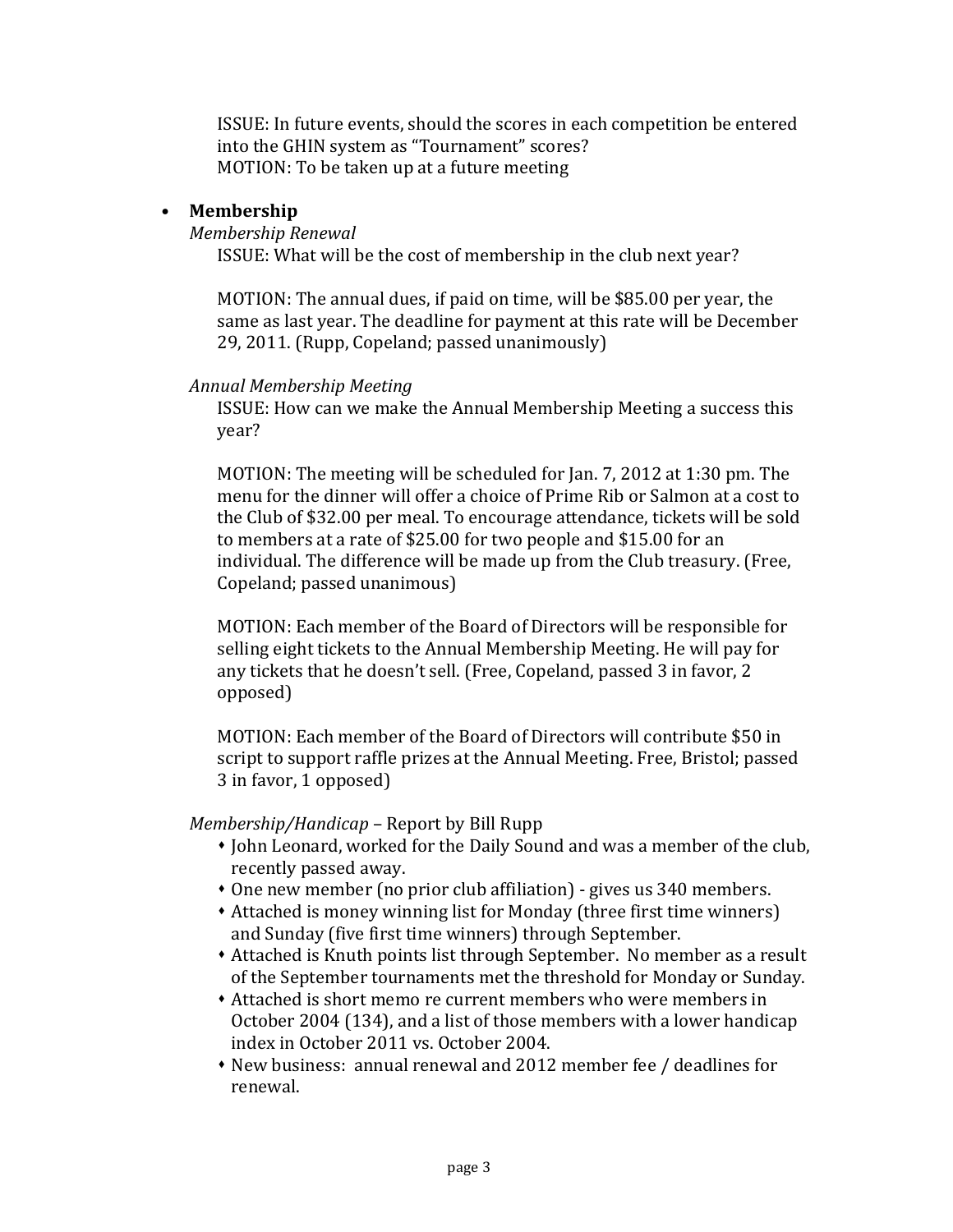• **Newsletter** – Report by Biff Copeland

ISSUE: Communications with the membership is being hampered because the Club Secretary does not have access to the e-mail mailing list of the membership.

MOTION: The Vice-President will give the Secretary access to a list of the email addresses of all Club Members. The Vice-President will retain the responsibility of keeping the list accurate and up-to-date. Copeland, Free; passed unanimously.

- **Golf Advisory Committee** Report by Dominic Namnath Report will be furnished next week after the GAC meeting.
- **SCGA** Report by Greg Bristol The SCGA is offering a number of events during the month of October that may be attractive to members.
- **Next Board Meeting**

The next meeting of the Men's Club Board of directors will be held on November 15 at 6:00 pm instead of November 8 which is the normal  $2<sup>nd</sup>$ Tuesday date of the meeting.

• **Meeting adjourned** at 8:27 pm.

Respectfully submitted

**Biff Copeland**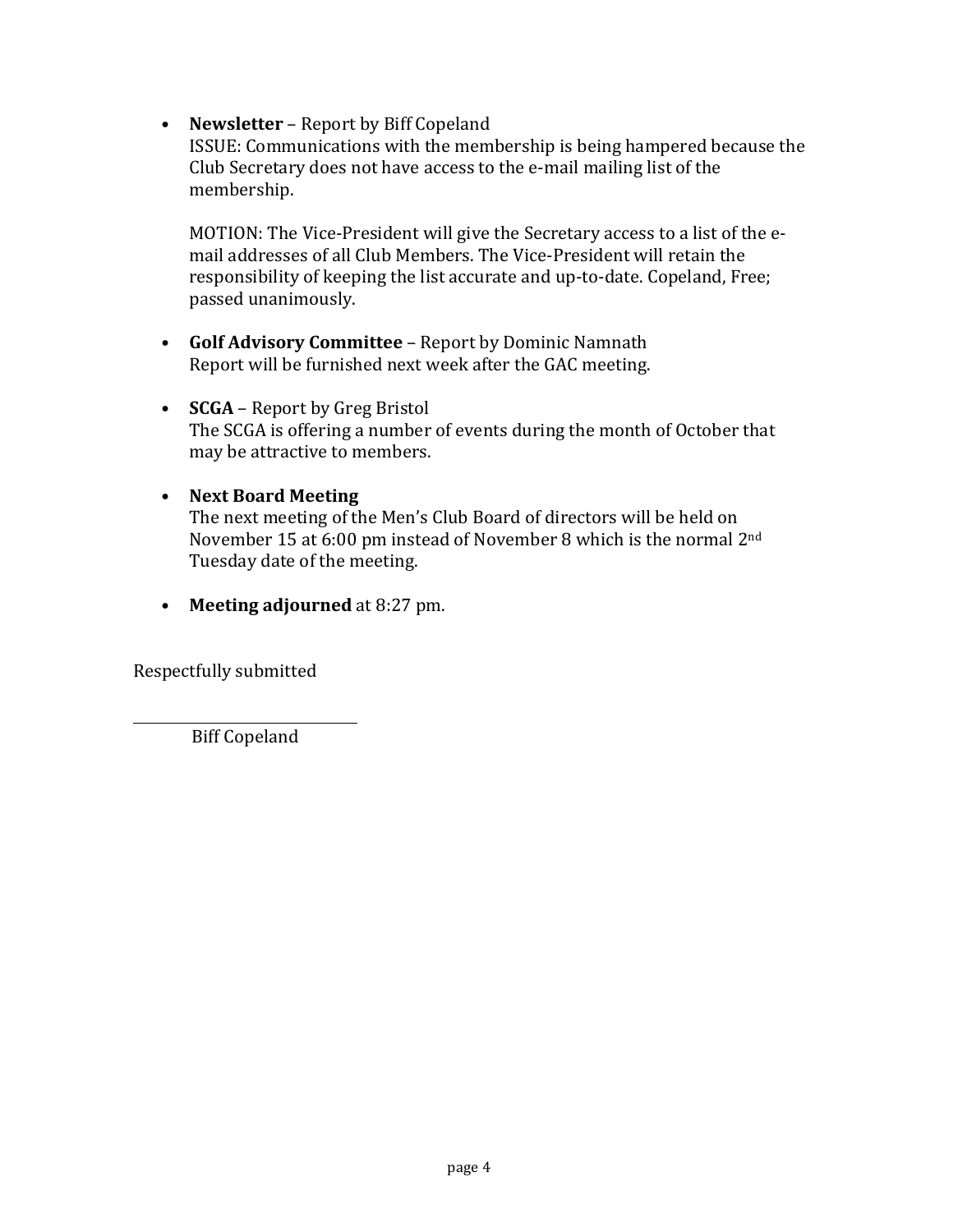#### **2011 Sunday Tournaments Net + Gross Money Winnings (Does not include optional Gross Flight)**

| <b>Name</b>                     | Jan | Feb      | Apr       | May | Jun | Jul | Aug  | Sep  | Total      |
|---------------------------------|-----|----------|-----------|-----|-----|-----|------|------|------------|
| Kwock, Lennie                   | 20  |          |           |     |     |     | 30   | 300  | 350        |
| Lama, Karma                     |     |          |           |     |     |     |      | 300  | 300        |
| Namnath, Dominic                |     |          | 50        | 38  |     |     |      | 150  | 238        |
| Nava, Danny                     |     |          | 15.5      |     | 21  | 21  |      | 150  | 207.5      |
| Nowlin, Larry                   |     |          |           |     |     | 44  | 50   | 94.5 | 188.5      |
| Macaulay, Ken                   |     |          | 60        |     |     |     |      | 120  | 180        |
| Villa, Bill                     |     | 20       | 35        | 15  | 21  |     |      | 80   | 171        |
| Swider, Bob                     |     | 50       |           |     | 35  | 31  |      | 50   | 166        |
| Adkins, Gary                    |     |          |           | 45  |     | 40  |      | 80   | 165        |
| Kullik, Mike                    | 20  | 17       |           | 30  |     | 44  | 50   |      | 161        |
| Villa, LeRoy                    | 20  |          | 70        |     | 33  |     | 30   |      | 153        |
| Mueller, Bob                    | 20  |          |           |     |     | 44  |      | 80   | 144        |
| Venzor, Chaz                    |     | 50       | 35        |     | 45  | 5   |      |      | 135        |
| Padilla, Rich                   |     |          |           |     |     |     |      | 120  | 120        |
| Sim, Yoshi                      |     | 30       | 70        | 15  |     |     |      |      | 115        |
| Bristol, Greg                   | 10  | 30       | 22.5      |     |     | 21  |      | 30   | 113.5      |
| Messier, Dick                   |     |          |           | 45  |     |     | 30   | 35   | 110        |
| Biklen, Phil                    | 20  |          | 3         |     |     |     |      | 80   | 103        |
| Constantinides, Alec            |     |          |           | 45  | 45  |     | 10   |      | 100        |
| Aarons, Dave                    |     |          |           |     |     |     |      | 94.5 | 94.5       |
| Lee, Eric                       |     |          |           | 45  |     | 44  |      |      | 89         |
| Hill, Pe'a                      | 20  | 20       |           |     | 45  |     |      |      | 85         |
| Ladd, John                      |     |          |           | 45  |     | 5   | 10   | 25   | 85         |
| Free, Matt                      |     | 15       | 35        |     |     |     |      | 30   | 80         |
| Constantinides, Chris           |     |          |           | 30  | 33  |     | $10$ |      | 73         |
| Bruice, Alec                    |     |          |           |     |     | 22  | 50   |      | 72         |
| Zanini, Vic                     |     |          |           | 25  | 45  |     |      |      | 70         |
| Mascolo, Brad                   | 10  |          | 15.5      |     |     | 40  |      |      | 65.5       |
| Climenhaga, John                | 20  |          |           | 15  |     |     | 30   |      | 65         |
| Sanft, Kevin                    |     |          |           | 15  |     |     |      | 50   | 65         |
| Vasquez, Jason                  |     |          |           |     |     | 21  | 30   | 12.5 | 63.5       |
| Chapple, Ken                    |     | 17       |           | 45  |     |     |      |      | 62         |
| White, Glen                     |     |          | 60        |     |     |     |      |      | 60         |
| Anderson, Brent                 |     |          | 3         |     | 21  |     |      | 35   | 59         |
| Rodriguez, Larry                |     |          |           | 45  | 11  |     |      |      | 56         |
| Bott, Jeremy                    |     | 50       |           |     |     |     |      |      | 50         |
| Dominquez, Duke                 |     |          | 50        |     |     |     |      |      | 50         |
| Dougherty, Jim                  |     | 50       |           |     |     |     |      |      | 50         |
| Jones, Steve                    |     |          |           |     |     |     | 50   |      | 50         |
| Jonsson, Matt                   |     | 50<br>50 |           |     |     |     |      |      | 50         |
| Rhodes, Gary                    | 20  |          |           |     |     |     |      |      | 50         |
| Cherry, Bill                    |     |          | 3<br>15.5 | 25  |     |     | 30   |      | 48<br>45.5 |
| Rupp, Bill                      |     |          |           |     | 11  | 34  |      |      | 45         |
| Grosso, Scott                   |     |          |           |     |     | 44  |      |      | 44         |
| Lelevier-Joseph, Zach           |     |          |           |     |     |     |      |      | 41         |
| Mireles, Bob<br>Stuerman, Shawn |     |          |           | 38  |     | 31  | 10   |      | 38         |
| Vitucci, Jeff                   |     |          | 3         |     |     | 5   | 30   |      | 38         |
| Gerard, Rick                    |     |          |           | 15  |     | 21  |      |      | 36         |
|                                 |     |          |           |     |     |     |      |      |            |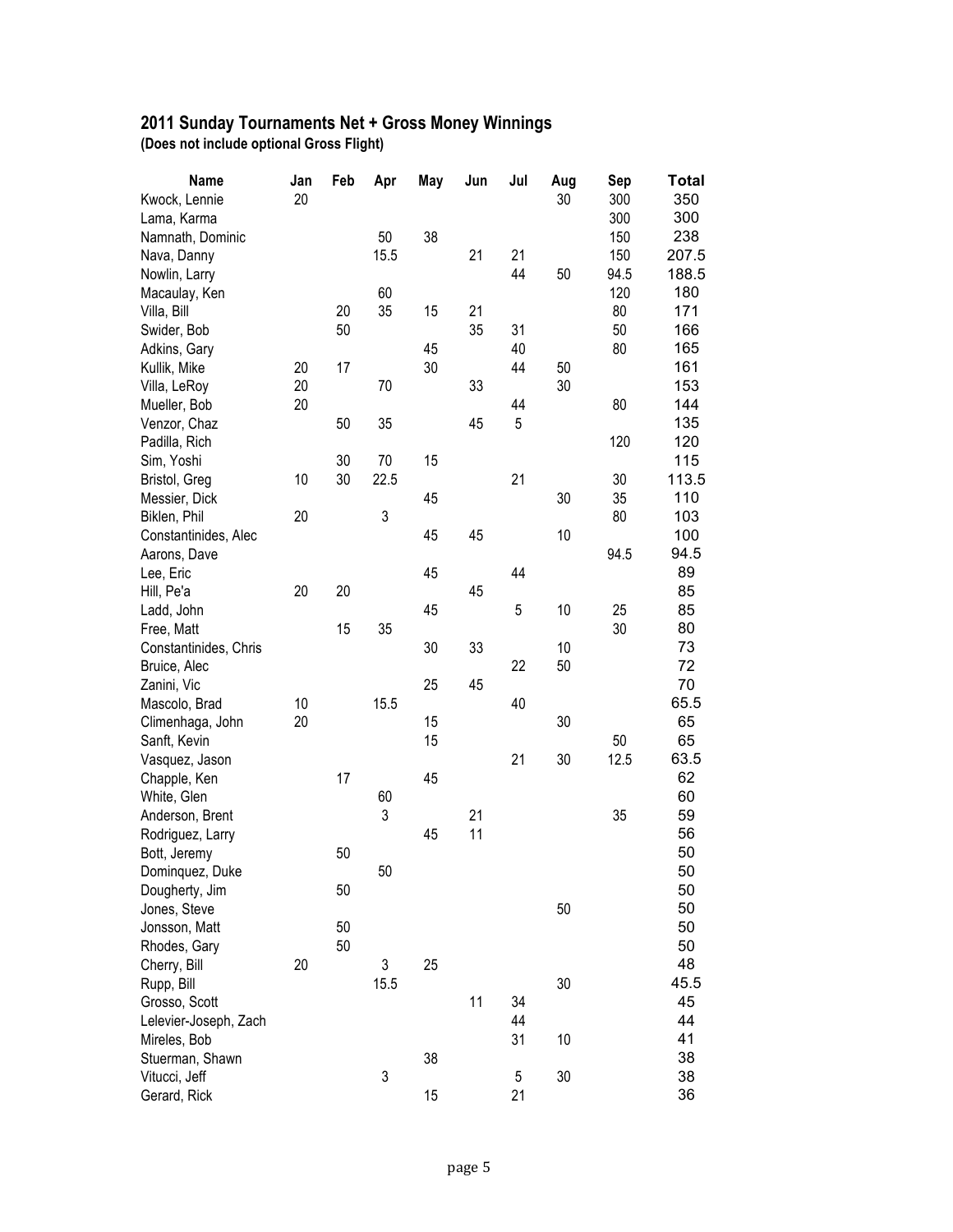| Underhill, lan    |    |    | 35            |    |    |    |    |      | 35            |
|-------------------|----|----|---------------|----|----|----|----|------|---------------|
| Griffin, Tom      |    |    |               | 20 |    |    |    | 12.5 | 32.5          |
| Arnold, Jeff      |    |    |               |    |    |    | 30 |      | 30            |
| Mandarino, Billy  |    |    |               |    |    |    |    | 30   | 30            |
| Smithson, Guy     |    | 30 |               |    |    |    |    |      | 30            |
| Chaffin, Jeff     |    |    | 22.5          |    |    |    |    |      | 22.5          |
| Copeland, Biff    |    |    | 22.5          |    |    |    |    |      | 22.5          |
| Krystain, Richard |    |    | 22.5          |    |    |    |    |      | 22.5          |
| Jacobs, Andy      |    |    |               |    |    | 21 |    |      | 21            |
| McCleister, Steve |    |    |               |    |    |    |    | 21   | 21            |
| Sanitate, Frank   |    |    |               |    |    | 21 |    |      | 21            |
| Dela Vega, Mitch  | 20 |    |               |    |    |    |    |      | 20            |
| Earnest, Jeff     | 20 |    |               |    |    |    |    |      | 20            |
| Elliot, Steve     | 20 |    |               |    |    |    |    |      | 20            |
| Monzon, Porfilo   | 20 |    |               |    |    |    |    |      | 20            |
| Vassallo, Jerry   | 20 |    |               |    |    |    |    |      | 20            |
| Dick, Don         |    | 15 | 3             |    |    |    |    |      | 18            |
| Brockmeyer, Kip   |    |    | 15.5          |    |    |    |    |      | 15.5          |
| Pace, Kyle        |    |    |               | 15 |    |    |    |      | 15            |
| Lee, Steve        |    |    | 3             |    |    |    | 10 |      | 13            |
| Inglis, Keith     |    |    |               |    | 11 |    |    |      | 11            |
| Clemons, Bob      | 10 |    |               |    |    |    |    |      | 10            |
| McGaughey, Tim    |    |    |               |    |    |    | 10 |      | 10            |
| Moore, Craig      |    |    |               |    |    |    | 10 |      | 10            |
| Spencer, Gary     |    |    |               |    |    |    | 10 |      | 10            |
| Fitzgerald, Ben   |    |    | $\frac{3}{3}$ |    |    |    |    |      | $\frac{3}{3}$ |
| Milner, Brian     |    |    |               |    |    |    |    |      |               |

# **2011 Monday Tournament Gross + Net Money Winnings**

| Name             | Jan | Feb | Mar | Apr            | May | Jun | July | Aug | Sep | Total |
|------------------|-----|-----|-----|----------------|-----|-----|------|-----|-----|-------|
| Mead, Dave       | 40  | 37  |     |                | 40  |     | 45   | 40  |     | 202   |
| Villa, Bill      | 20  |     | 24  | 45             | 28  | 35  |      |     | 40  | 192   |
| Venzor, Chaz     |     | 37  | 24  | 45             | 10  | 40  |      |     |     | 156   |
| Henry, Bill      |     |     |     |                |     | 35  | 45   | 40  | 30  | 150   |
| Bristol, Greg    |     | 37  | 35  | 29             |     |     |      |     | 40  | 141   |
| Dick, Don        | 25  | 16  | 45  | 29             | 10  |     |      |     |     | 125   |
| Free, Matt       |     |     |     |                |     | 40  | 45   |     | 40  | 125   |
| Villa, LeRoy     |     | 37  |     |                | 40  | 40  |      |     |     | 117   |
| Biklen, Phil     | 40  |     | 35  | 29             |     |     |      | 12  |     | 116   |
| Mireles, Bob     | 30  | 22  |     |                |     | 20  |      | 40  |     | 112   |
| Lee, Steve       |     |     | 45  | 29             |     |     | 30   |     |     | 104   |
| Lang, Dan        |     |     |     |                |     | 5   | 20   |     | 30  | 55    |
| Mueller, Bob     | 40  |     |     |                |     |     | 15   |     |     | 55    |
| Miller, Jock     |     |     |     | $\overline{7}$ |     | 5   |      | 40  |     | 52    |
| Wikel, Joe       |     |     |     |                |     |     |      | 12  | 40  | 52    |
| Vasquez, Jason   |     |     |     |                |     |     | 45   |     | 5.5 | 50.5  |
| Copeland, Biff   |     | 22  |     |                |     |     |      |     | 25  | 47    |
| Monzon, Porfilio | 40  |     |     | 7              |     |     |      |     |     | 47    |
| Mueller, Joe     |     |     |     |                |     |     |      | 40  | 5.5 | 45.5  |
| Cherry, Bill     |     |     |     |                |     |     |      | 40  |     | 40    |
| Griffin, Tom     |     |     |     |                |     |     |      |     | 40  | 40    |
| Kwock, Lennie    |     |     |     |                |     |     |      |     | 40  | 40    |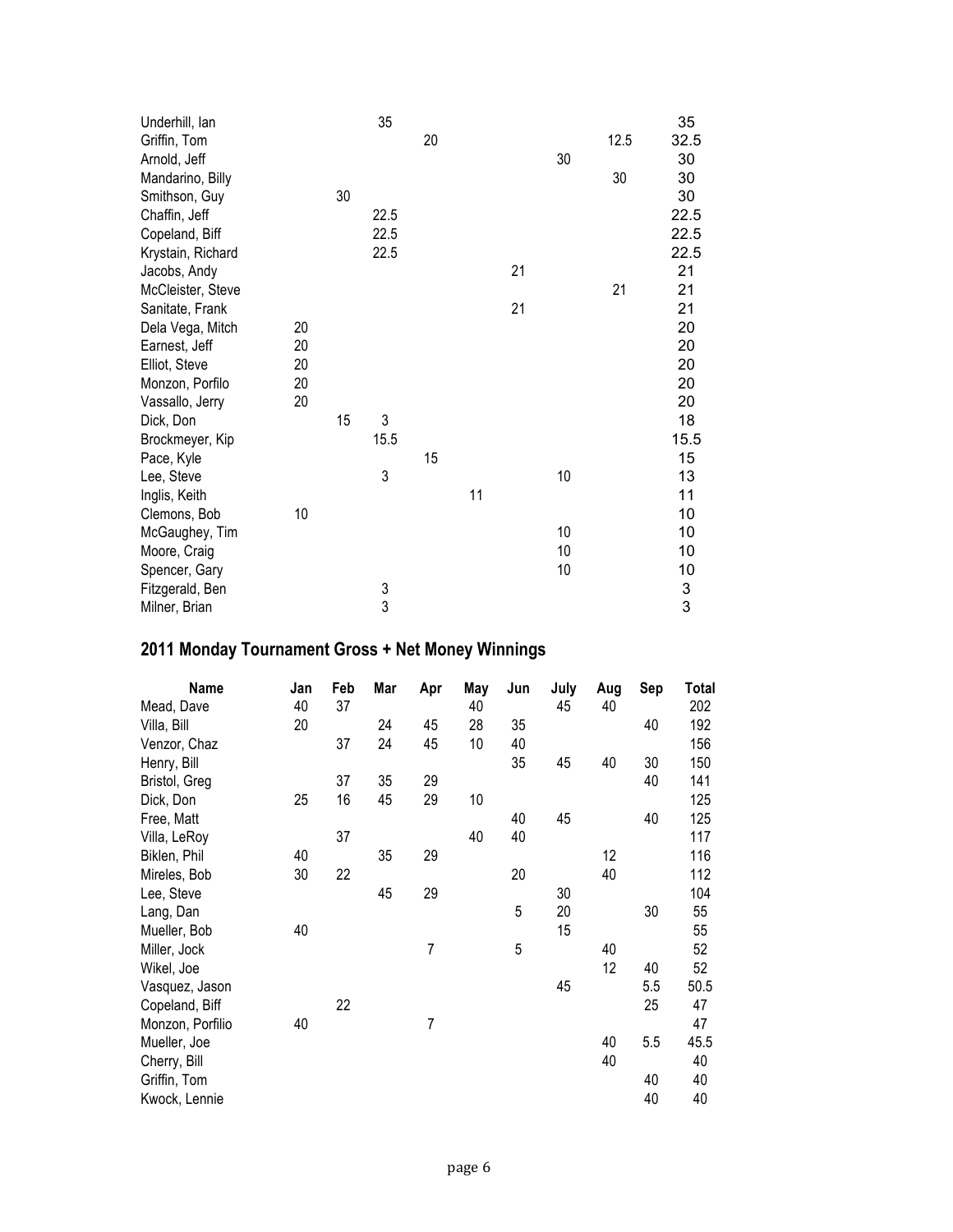| McCandlish, Jim  |    |  |   |    |    |      | 40 |      | 40   |
|------------------|----|--|---|----|----|------|----|------|------|
| Withey, Richard  |    |  |   |    |    |      | 40 |      | 40   |
| Mandarino, Billy |    |  | 7 |    |    |      |    | 27.5 | 34.5 |
| Buyalos, Tony    |    |  |   |    | 30 |      |    |      | 30   |
| Wilcher, Bob     |    |  |   |    |    | 30   |    |      | 30   |
| Francis, Bart    |    |  |   | 28 |    |      |    |      | 28   |
| Lama, Karma      |    |  |   |    |    |      |    | 27.5 | 27.5 |
| Messier, Dick    | 25 |  |   |    |    |      |    |      | 25   |
| Wheeler, Stephen |    |  |   |    |    |      |    | 25   | 25   |
| Kirby, Dennis    |    |  |   |    | 5  |      | 12 |      | 17   |
| Mitchell, Tom    |    |  |   |    |    | 12.5 |    |      | 12.5 |
| Nelson, J.       |    |  |   |    |    | 12.5 |    |      | 12.5 |
| Anderson, Brent  |    |  |   |    |    |      | 12 |      | 12   |
| Dawson, Dan      |    |  |   |    |    |      | 12 |      | 12   |
| Fitzgerald, Ben  |    |  |   |    |    |      | 12 |      | 12   |
| Flores, Mike     |    |  |   |    |    |      | 12 |      | 12   |
| Nava, Danny      |    |  |   |    |    |      | 12 |      | 12   |
| Bowker, Mike     |    |  | 7 |    |    |      |    |      | 7    |
| Underhill, lan   |    |  |   |    | 5  |      |    |      | 5    |

# **Knuth Points for Sunday Tournaments – 2011**

| Name                | Feb                     | May            | Jun            | Jul | Sep                     | <b>Total</b>            |
|---------------------|-------------------------|----------------|----------------|-----|-------------------------|-------------------------|
| Lee, E.             |                         | 4              |                | 5   |                         | 9                       |
| Adkins, Gary        |                         |                |                | 5   | $\overline{c}$          | 7                       |
| Venzor. C           | $\overline{\mathbf{c}}$ |                | 5              |     |                         | 7                       |
| Bott, J.            | 5                       |                |                |     |                         |                         |
| Chapple, K.         |                         | 5              |                |     |                         |                         |
| Constantinides, A.  |                         |                | 5              |     |                         |                         |
| Dougherty, J.       | 5                       |                |                |     |                         |                         |
| Kwock, Lennie       |                         |                |                |     | 5                       |                         |
| Lelevier-Joseph, Z. |                         |                |                | 5   |                         |                         |
| Moscolo, Brad       |                         |                |                | 5   |                         | 555555555               |
| Zanini, V.          |                         |                | 5              |     |                         |                         |
| Ladd, J.            |                         | 4              |                |     |                         | 4                       |
| Macaulay, Ken       |                         |                |                |     | 4                       | 4                       |
| Messier, D.         |                         | 4              |                |     |                         | 4                       |
| Namnath, Dominic    |                         |                |                |     | 4                       | 4                       |
| Rodriguez, L.       |                         | $\overline{4}$ |                |     |                         | 4                       |
| Swider, B.          |                         |                | $\overline{2}$ |     | $\overline{c}$          |                         |
| Bristol, G.         | $\overline{\mathbf{c}}$ |                |                | 1   |                         |                         |
| Sim, Y.             | 3                       |                |                |     |                         |                         |
| Biklen, Phil        |                         |                |                |     | $\overline{\mathbf{c}}$ | 4 3 3 2 2 2 1           |
| Lama, Karma         |                         |                |                |     | $\overline{c}$          |                         |
| Padilla, Rich       |                         |                |                |     | $\overline{2}$          |                         |
| Gerard, Rick        |                         |                |                | 1   |                         |                         |
| Hill, P.            |                         |                | 1              |     |                         | $\overline{\mathbf{1}}$ |
| Jacobs, Andy        |                         |                |                | 1   |                         | $\overline{1}$          |
| Kullik, Mike        |                         |                |                |     |                         | $\mathbf{1}$            |
| Nowlin, Larry       |                         |                |                | 1   |                         | $\overline{1}$          |